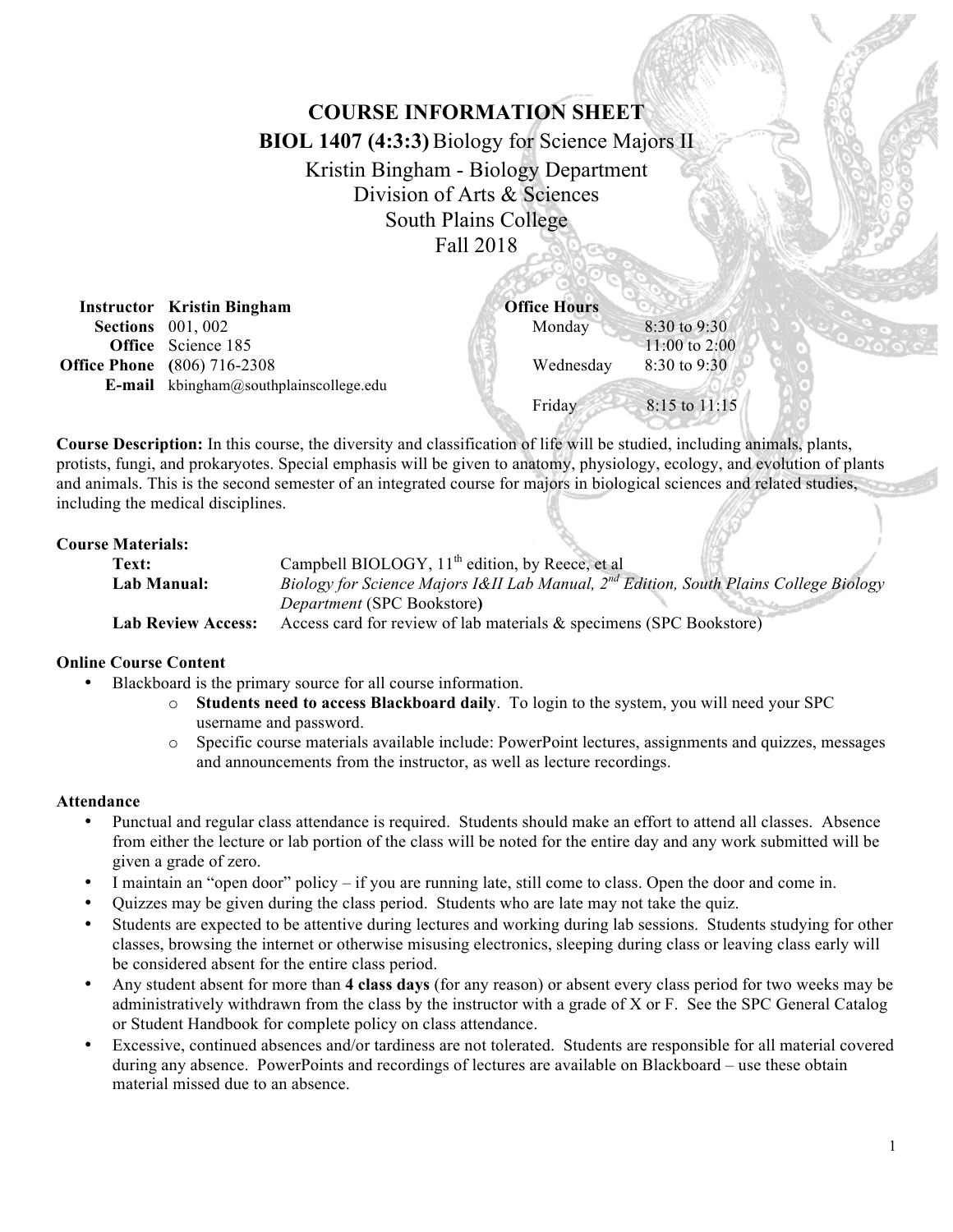## **Hazardous Weather Policy**

- South Plains College rarely cancels classes due to weather. Students should plan accordingly to be able to attend all classes and arrive at SPC Levelland safely.
- Announcements concerning cancellations and/or delays are made on local television, radio and on MySPC. Emergency notifications are also made by the college via email, text, and phone call. I will post any delays or cancellations on Blackboard.

## **Course Grade**

The grade for this course will be based on four (4) major exams given at regular intervals during the semester (100 pts. possible each) and the averages of quizzes taken during the semester. There are 500 total points possible for the semester. The grading scale will be as follows:

| <b>Letter Grade</b> | Course Average* | <b>Semester Points</b> |
|---------------------|-----------------|------------------------|
| А                   | $90-100\%$      | 450 to 500             |
| В                   | $80 - 89\%$     | 400 to 449             |
| C                   | $70-79\%$       | 350 to 399             |
| וו                  | $60-69%$        | 300 to 349             |
| F                   | $0 - 59\%$      | 0-299                  |

**\*Course Average**: Calculated by average of the five grades indicated. If a student's final average *is less than* one-half a percentage point away from the next higher letter grade, the instructor will refer to total points earned during that semester to determine final grade. There are NO curves or extra credit in this course.

## **Exams**

- Each major exam will cover material from BOTH lecture and lab. Lecture material will be approximately 60% of each exam and lab material will be about 40%.
- The exam format will include multiple-choice questions, short answer questions, fill in the blank, diagrams to draw, true or false, listing and lab practical questions (identify structures, label diagrams, name the organism, classification questions, etc.).
- Your score is recorded as the number of (points earned/total points possible)\*100. This number is the number of points you will have earned for this exam.
- The last ("final") exam will be given during final exam week and will include both new material and comprehensive material.

## **Missed Exams**

- Students should **NOT** miss exams!
- Any student who misses an exam will have a 0 score entered for that exam. I will only consider allowing a student to make up an exam if they have contacted me **before** the exam has been given.

## **Quizzes**

- Quizzes will be given throughout the semester. Quizzes may cover lecture and/or lab material from the previous class day. Quiz policy may change as needed as determined by the instructor.
- Quizzes can take any of the following formats in lecture or lab (paper or clicker system), on Blackboard, or via Mastering Biology.
- Quiz average is 100 points toward the course grade. For students with **2 or fewer absences or tardies**, the lowest FOUR (4) quiz grades will be dropped before the final quiz average is calculated at the end of the semester.
- Quizzes are given at the beginning of class; students who are late do not get the opportunity to take the quiz.
- **Quizzes CANNOT be made up if missed for any reason.**
- Students who leave class immediately following a quiz will receive a zero for that quiz. **DO NOT show up to class to take a quiz and then leave!**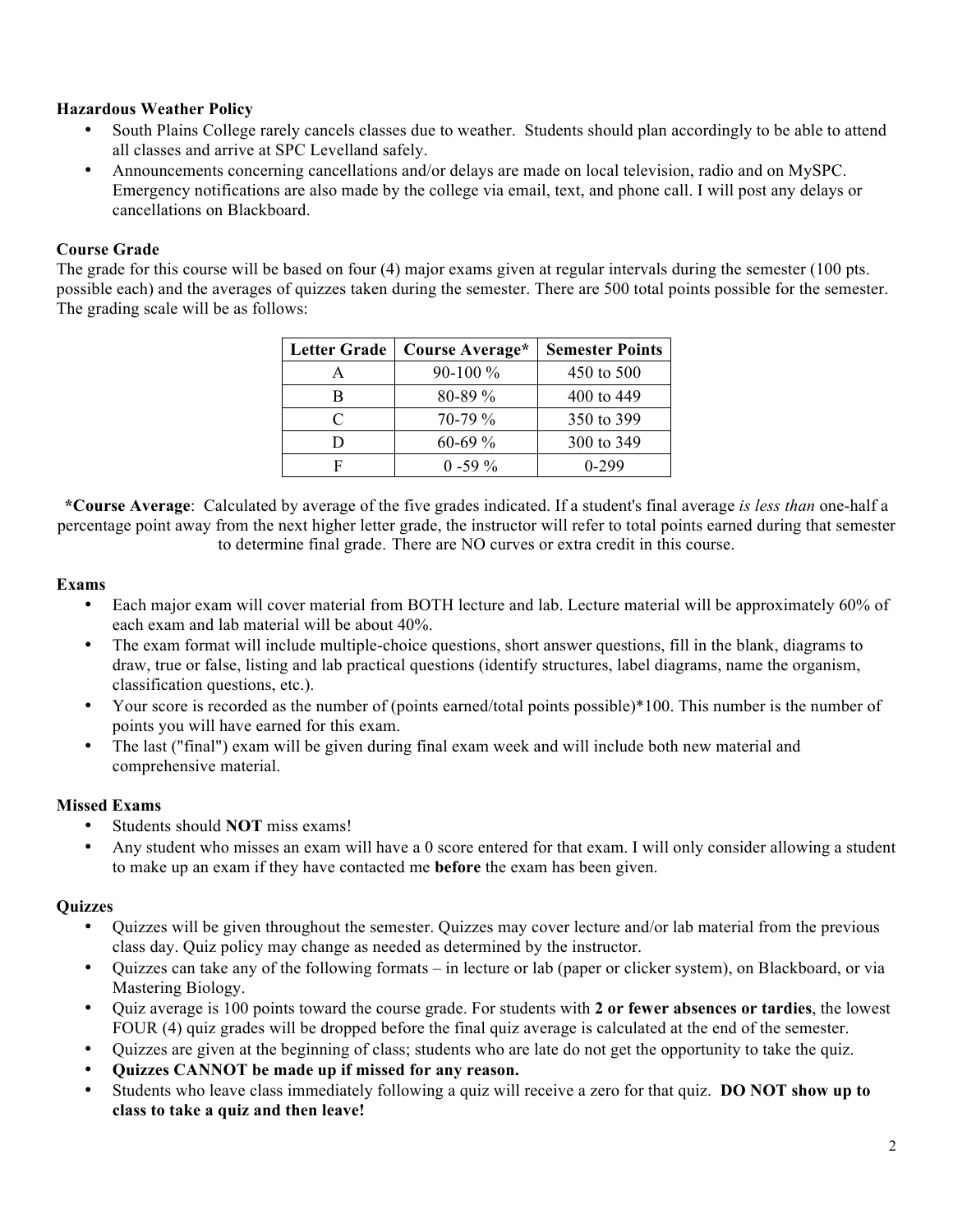#### **Dropping**

• An official drop initiated by the student before the Last Day to Drop (**April 26, 2018**) will result in a W on your transcript. Any drop initiated by the instructor for excessive absences will result in either an X or F grade on the transcript. See the school policy on drops and the limit placed on "unexcused" drops which is available in the General Catalog on the school website.

## **Student Conduct**

- A high standard of conduct is expected of all students. It is assumed that obedience to the law, respect for property, authority, personal honor, integrity, and common sense will guide the actions of each member of this class. Any student who fails to perform to the expected standards will be asked to withdraw from the course, or will be administratively dropped from the course by the instructor.
- Students should respect the academic situation and be considerate of others in the classroom. Late arrivals should seat themselves quietly and without disruption to the lecture. During lecture, students should refrain from talking, eating, or any other behavior that will disturb others, including the instructor. Students should be alert, taking notes and paying attention during lecture, films and discussions. Cell phone use is prohibited – see penalty policy below.

## **Technology Misuse Policy**

- With advances in technology, students are presented with a myriad of opportunities and tools at their fingertips to help reinforce concepts covered in class and lab. However, at times these technological advances also afford students many distractions from the task at hand. In my class, I encourage you to use technology in an educational and appropriate manner; however, there are few things as rude as intentionally ignoring someone that is trying to communicate with you. Should you fail to control your electronics use, you will be dismissed from the course for the day. My parameters on use are as follows:
	- All electronic devices should be **SILENCED** inside the classrooms (both lecture and lab). If possible, set your device to "Do Not Disturb" mode in class.
	- Devices that may be out during lecture include laptops, tablets, and in certain instances, cell phones.
	- If your device is out during class, be aware that I will be watching you for your attention. Failure to engage in the material being presented will result in your dismissal based on presumed distraction. During the course of our meeting, should I feel that your device is a distraction to me, to you, or to your classmates, I will implement penalties as outlined below.
	- During the lab, you may use your various devices to take photographs of the material we are studying. Be aware that images of all material covered can be accessed in the Online Lab Review.
- **Penalty Information**
	- The first time a phone rings or a student is observed misusing a device (i.e. texting, web browsing, using social media etc.) during lecture or lab, the student will receive a warning.
	- Each subsequent time this occurs, the student will be required to leave the class (and forfeit any grade for that day) PLUS receive a penalty of 10 points being deducted from their next exam.
	- If there are continued issues with a student's misuse of technology in the classroom, that student will be dismissed from the course.

## **Academic Integrity (from SPC General Catalog)**

It is the aim of the faculty of South Plains College to foster a spirit of complete honesty and a high standard of integrity. The attempt of any student to present as his or her own any work which he or she has not honestly performed is regarded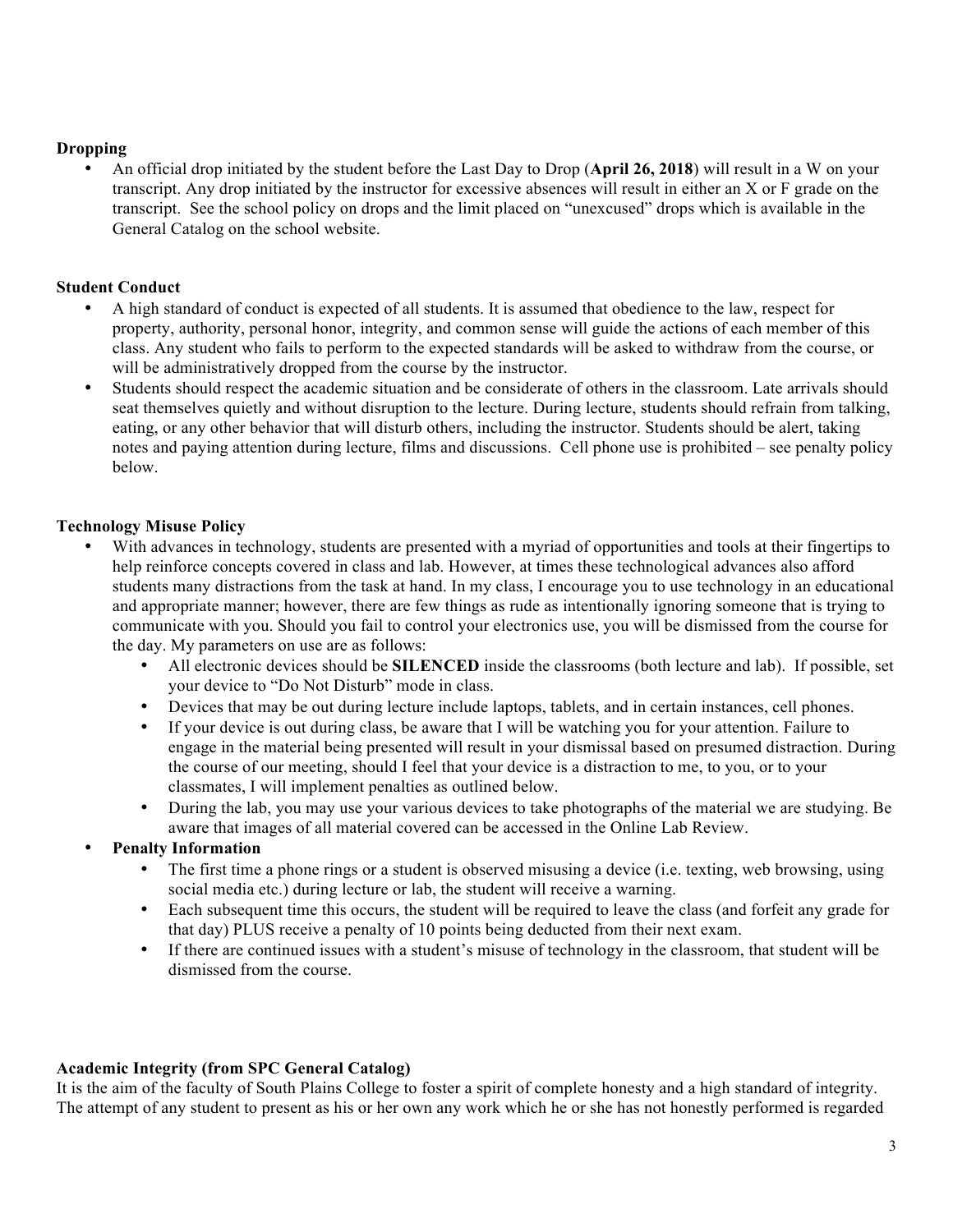by the faculty and administration as a most serious offense and renders the offender liable to serious consequences, possibly suspension.

**1. Cheating:** Dishonesty of any kind on examinations or on written assignments, illegal possession of examinations, the use of unauthorized notes during an examination, obtaining information during an examination from the textbook or from the examination paper of another student, assisting others to cheat, alteration of grade records, illegal entry or unauthorized presence in an office are examples of cheating. Complete honesty is required of the student in the presentation of any and all phases of course work. This applies to quizzes of whatever length, as well as to final examinations, to daily reports and to term papers.

## **Cheating Policy**

- No electronic devices, tablets, computers, cell phones, etc. will be allowed out during any testing session. No notes may be used during an exam or quiz.
- Students will be asked to remove hats and caps during exams and may be assigned seating during an exam.
- Anyone caught cheating on an exam will be dropped immediately from the course with an F.
- Anyone caught cheating on a quiz will receive a permanent 0 for that grade that may not be dropped or replaced.
- **2. Plagiarism:** Offering the work of another as one's own, without proper acknowledgment, is plagiarism; therefore, any student who fails to give credit for quotations or essentially identical expression of material taken from books, encyclopedias, magazines and other reference works, or from the themes, reports or other writings of a fellow student, is guilty of plagiarism.

## **Lab Safety**

Each student will be informed/trained on the "Chemical Hygiene Plan (CHP) for Laboratories at South Plains College" documentation and training during the first week of the semester. Each student will be required to acknowledge receipt of this information and be required to follow all procedures outlined by the instructor and/or staff of South Plains College. Students not complying with any regulation may be dropped from the course.

## **Disabilities/ADA Statement**

Students with disabilities, including but not limited to physical, psychiatric, or learning disabilities, who wish to request accommodations in this class should notify the Disability Services Office early in the semester so that the appropriate arrangements may be made. In accordance with federal law, a student requesting accommodations must provide acceptable documentation of his/her disability to the Disability Services Office. For more information, call or visit the Disability Services Office at Levelland (Student Health & Wellness Office) 806-716-2577, Reese Center (Building 8) 806-716-4675, or Plainview Center (Main Office) 806-716-4302 or 806-296-9611.

#### **Diversity Statement**

In this class, the teacher will establish and support an environment that values and nurtures individual and group differences and encourages engagement and interaction. Understanding and respecting multiple experiences and perspectives will serve to challenge and stimulate all of us to learn about others, about the larger world and about ourselves. By promoting diversity and intellectual exchange, we will not only mirror society as it is, but also model society as it should and can be.

#### **Freedom from Discrimination and/or Harassment**

South Plains College does not discriminate on the basis of race, color, national origin, sex, disability or age in its programs and activities. The following person has been designated to handle inquiries regarding the non-discrimination policies: Vice President for Student Affairs, South Plains College -1401 College Avenue, Box 5, Levelland, TX 79336, 806-894-9611

#### **Schedule of Lectures and Exams**

This schedule is **tentative** and subject to change as deemed necessary by the instructor. Any changes will be announced in class.